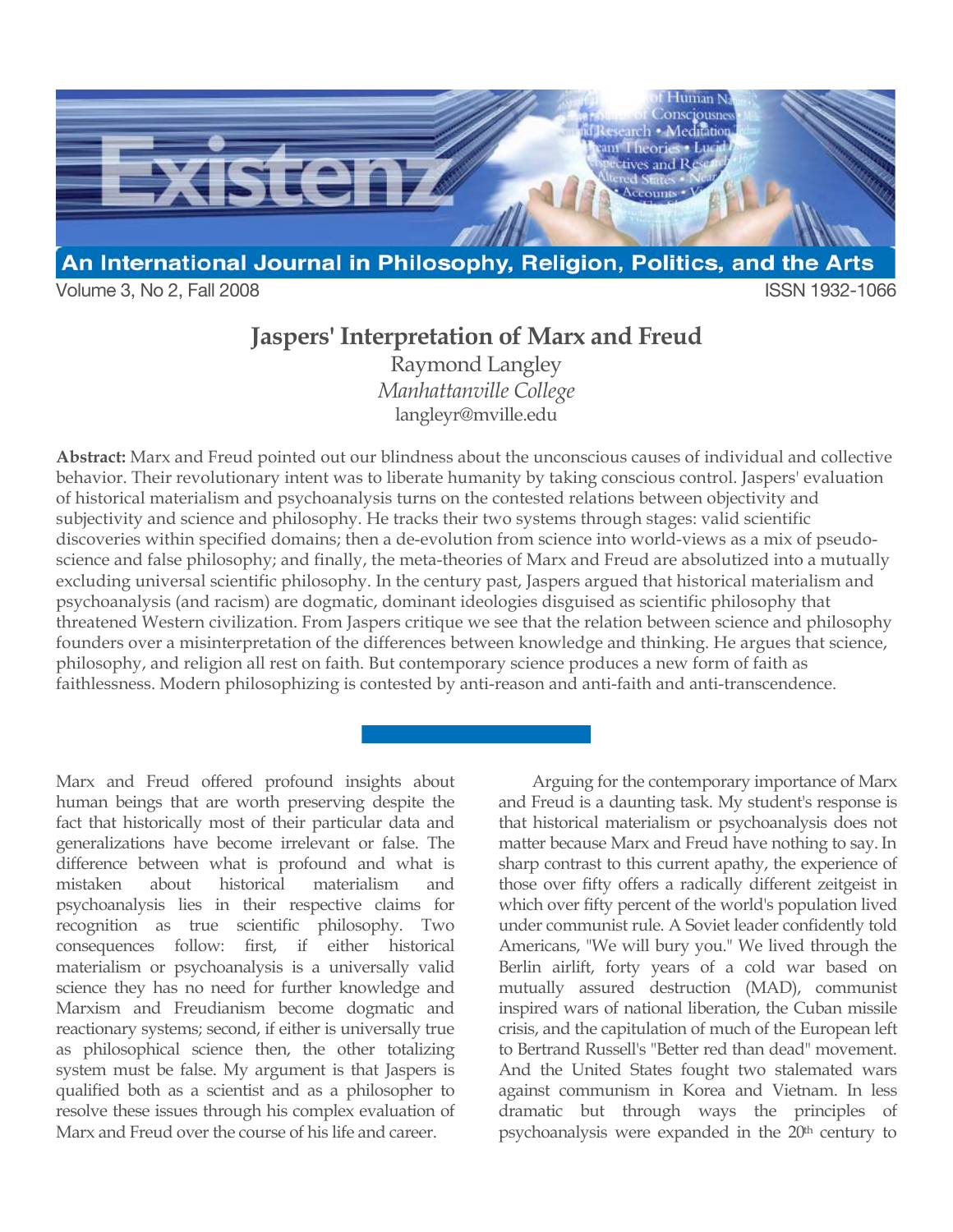include explanations and interpretations of every aspect of culture and civilization.

There are four reasons to re-accessing Marx and Freud. First, their radical intentions transcended their systematizations. Second, their claims as scientific philosophies detract from their philosophic importance. Third, the philosophic contestation over the analysis of human reality should not be reduced to epistemological claims that one scientific philosophy logically excludes all validity to other claims. Finally, despite all of the above, the unforeseen consequences to the conflict between historical materialism and psychoanalysis are central to the problematic of post-modern philosophy.

First, Marx and Freud provide revolutionary theories of human liberation. Historical materialism defines reality as the material process of transformation of nature and humanity. The transformation of nature through labor is evident in the evolutionary processes of Asiatic, feudal, capitalist and future communist socio-economic formations. Marx predicts that history inevitably culminates within a communist society of socialized humanity operating "from each according to his ability, and to each according to his need." The fly in this salvific ointment is that self-transformation has been so laggard in comparison to economic betterment that humans live in a pre-history dominated by class conflict and unrecognized contradictions between the means and ownership of productive forces. For Marx history unconsciously makes men and men will make history consciously only after a revolution that overthrows capitalistic system that privileges the accumulation of wealth for the few over the selfrealization of human beings. Marx's historical materialism was the secular kingdom come of humanity, and communism was the necessary end to all individual and social contradictions. Marx and Engels, like early Christians, expected the eschaton to occur within their own lifetimes. And the periodic crises of overproduction and predictable economic recessions accompanied by proletarian upheavals throughout Europe in 1830, 1848, and 1870 lent empirical credence to these expectations.

Freud formulated a revolutionary re-interpretation of the Western philosophic tradition of "know thyself." Raising the unconscious to consciousness changes pathogenic conflicts into resolvable human struggles "through an education in truthfulness toward himself."1 Freud's guiding metaphor was borrowed from anthropology: the psychoanalytic task is to reconstruct individual self-knowledge from buried chards of memories, associations, and slips of the tongue, dreams and other fragmentary mentations of the primitive buried deep within each of us. In late works, Freud extended the psychoanalyses of individuals to speculative meta-psychological theories about the overpowering unconscious forces of sex, aggression and death socially sublimated by imposing and/or manipulating guilt through myth, religion, philosophy and political authority. His pessimism centered on the struggle to maintain homeostasis between the play of irrational instincts and the rational necessities of civilized living. In sum, Marx and Freud were geniuses, and the first thinkers to offer original and substantive accounts of the realities of work and love.

My second contention is that they were mistaken in believing historical materialism or psychoanalysis to be universally true scientific philosophy. Marx inherited an established science of political economy and his massive transfusions of empirical data lead him to general laws such as surplus value, the commodification process that privileges product or object over human producer or subject, and that the exploitation and oppression of labor is a necessary effect of capital accumulation, as well as the determined connection between economic base and socio-political superstructure, and the law governing the falling rate of profit. These laws had the same scientific status as Newton's and Darwin's laws of gravity and evolution.2 Additionally, Marx borrowed the notion of critique from German idealism that he used it as a cudgel to refute a-priori all other interpretations as ideological distortions or Utopian beliefs in contrast to the science of historical materialism. Similarly Freud, and later Jaspers himself, insisted that medical research provided a scientific basis for the new science of psychopathology. But Freud's psychoanalysis also included a systematics of unconscious forces in which neurotic behaviors were

<sup>1</sup> Walter Kaufman, "Jaspers' Relation to Nietzsche," quotation is from Freud's *Introduction to Psychoanalysis*, in Paul Arthur Schlipp, ed., *The Philosophy of Karl Jaspers* (La Salle, IL: Open Court, 1981), p. 430. [Henceforth cited as *PKJ*]

<sup>2</sup> Marx offered to dedicate *Das Kapital* to Darwin. Darwin declined.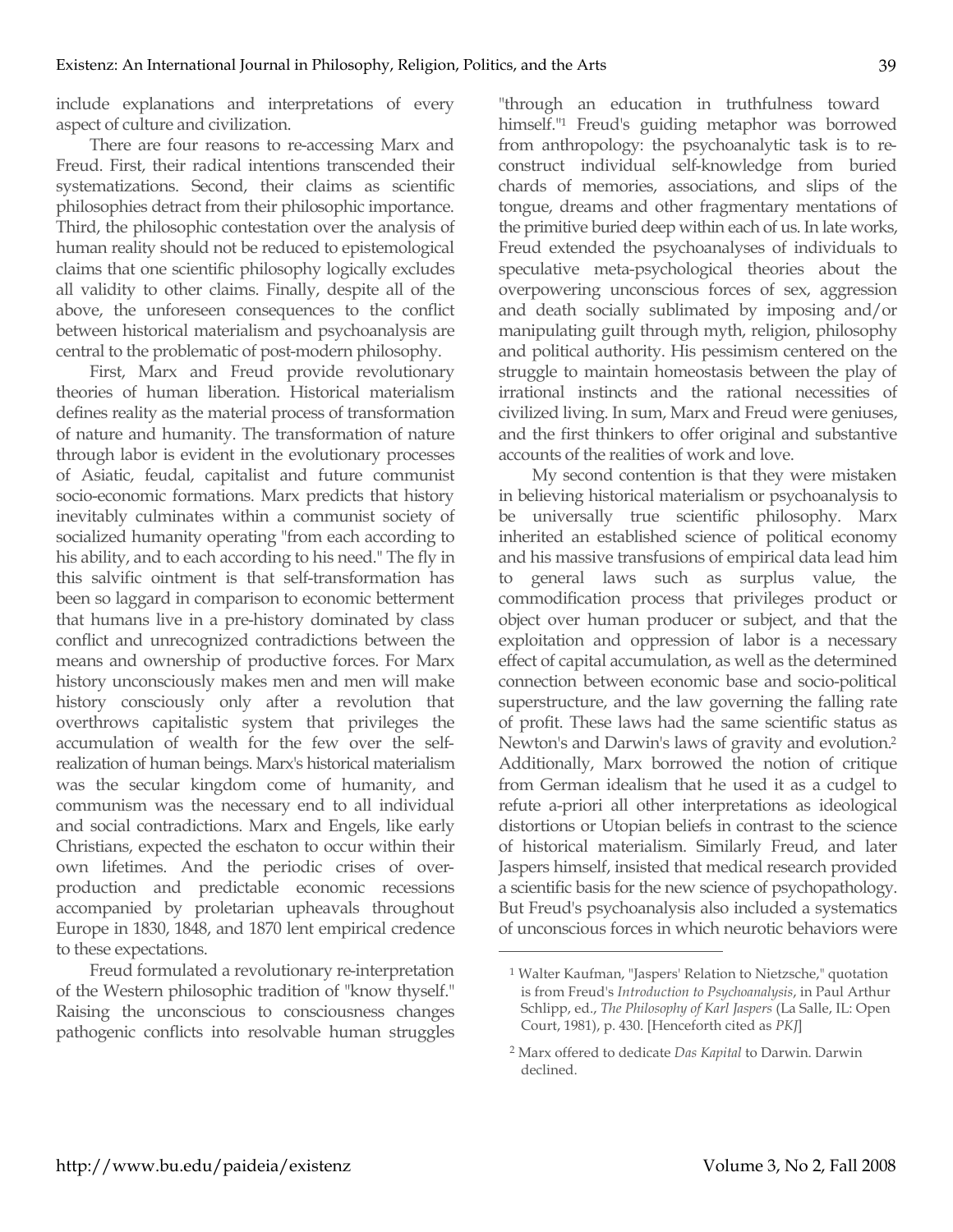treatable as effects of libidinal causes.3 Freud dismissed all philosophical questioning of the unconscious as a separately existing realm of mind as pathological. In sum, the respective aims of the scientific philosophies of historical materialism and psychoanalysis were to transform human beings by overcoming their blindness, ignorance and resistance to self-knowledge.

My third contention follows from the second. If neither system is a hard science then as softer social sciences, they merely conflate observational generalizations into tautologies. For example, if historical materialism is a science that eliminates social injustice and inequality by prohibiting the unlimited transfer of wealth—and, if psychoanalysis means bringing the unconscious causes of violence, cruelty and suffering under conscious control—then, who among us would not raise both hands to be counted as a Marxist and a Freudian? Their mutually exclusive insistence on scientific purity is attributable in part to the German *Wissenschaften*, a word translatable as knowledge or science. It was Kant who gave speculative thought a bad name on the grounds that metaphysics was not scientifically empirical enough and, as a consequence, all 19th century idealists and romantics proclaimed everything they wrote to be system and science. Freud, living a generation after Marx, also inherited positivism as a scientific method in which every phenomena was a determined effect of an antecedent cause. The lure of Marxist economism or Freudian positivism is that explanation and interpretation become identical as causal nexuses of the political or psychical unconscious. Therefore, the insistence on hard science reduces agents and actions to nothing but by-products of economic or psychic forces. Ironically hard determinisms allow wiggle room for freedom conceived as necessity. Men can be forced or analyzed into self-conscious recognition of the necessary truths of governing material interests and individual needs. All other notions of liberty need not be analyzed or argued, as they are reducible to ideological distortions or neurotic resistances. The exclusive possession of total scientific truth makes alternative interpretations into false consciousnesses caused by non-rational factors. But such total truth claims are non-sustainable as it cannot be the case logically that either all history is determined by external socio-economic causes and man is a species being with the minimalist reality of a bearer of economic predicates or, on the contrary, that all individuals are determined solely by their internal, instinctive behaviors and our conscious activity is the metaphorical iceberg where only one third of the mass is above the water or conscious and two-theirs of subjectivity are submerged or unconscious. Marx and Freud are flat out contradictions as scientific accounts of reality. Yet they agree as materialists and atheists, and both are militantly anti-metaphysical, and both thinkers were dedicated to eliminating individual and social alienation. Marx's phenomenology of man as so overwhelmed by the unconscious capitalist forces that individual and collective alienation can be overcome solely through revolution is a heartfelt expression for political justice but as an argument Marxism is less compelling. The realization of communism depends on inter-subjective cooperation but genuine individuality and collective human action plays no role in a system of historical materialism that is devoid of psychology. The abolition of private property and social classes occurs only after the proletariat becomes a revolutionary class in-and-for-itself. Freud, on the other hand, does have a psychology based on the intra and extra dynamics of unconscious forces within the self and the family. But psychoanalysis lacks a political dimension other than the positivistic model of a double-boiler mechanism with release valves that let off pent up steam of irrational and asocial desires. Politics becomes a mythical displacement to alleviate the viscous hostility between submissive egos and dominant super-egos. The spectacular disagreements between followers of Marx and Freud follow from conflicting objective analyses of either external history and or internal psyche.

In conclusion, Marx and Freud are not scientists and their systems are contradictory philosophical anthropologies. They offer two *Weltanschauungen*, or worldviews, or external/objective and internal/subjective accounts of human reality. But a philosophical anthropology featuring either a politics without a human agent or a psychology without a political dimension is cannot be an adequate account of human reality. The only possible reconciliation between soma and psyche as object and subject is a philosophical one centered on human ontology not as epistemological ego or abstract moral ego, or the ego as a desiring machine; but as the existing, historical self who experiences his/her self simultaneously as subject and object in the world. A third logical alternative to the disjunction

<sup>3</sup> Freud credited poets and philosophers with the initial discovery of the unconscious.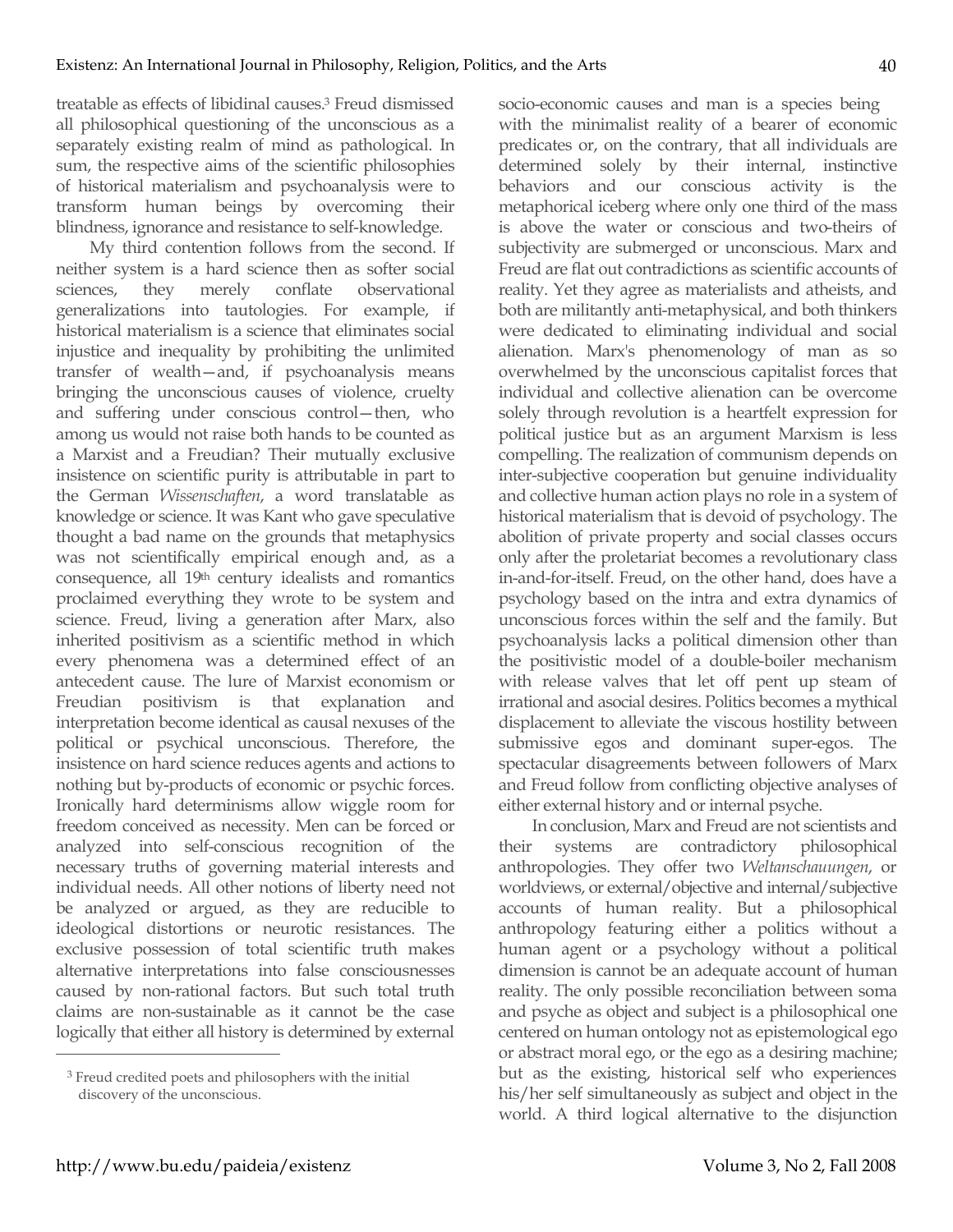between the systems of Marx and Freud occurs if the systems are less universal and exclusionary; for, then, the possibility for synthesis or complimentary exists when historical materialism and psychoanalysis are viewed as dealing with different aspects of reality. In logic, opposed particulars can be true but both cannot be false just as in reverse, opposed universals can be false but both cannot be true. Any resolution of Marx and Freud has to be ontological and philosophically argued. Non philosophic resolutions of Marx and Freud took various forms including the limited sex-pol promotions of the 1920s and 1930s or the substantive mixtures in which each side is presented as a strict scientific antinomy as providing either a fundamental Marxism with a few dollops of group psychodynamics or a psychoanalytic Marxism in which the basic themes of historical materialism are re-translated into psychological complexes, e.g. class conflict becomes the Oedipal complex writ large.

Finally, in passing, I mention the unforeseeable consequences of historical materialism and psychoanalysis. Both competitive worldviews made spectacular contributions but they also had an unnoticed impact upon post-modern philosophy. One staple of contemporary philosophies is a hyper-modern decentering of the self in contrast to the historical Cartesian self against which Marx and Freud reacted negatively. In this context, consider Marx's early account of alienation and how the fragmented self is absorbed into a social atomism that reduces man to an insignificant bearer (*Träger*) of economic categories. And who has cast more doubt upon the modern subject in its philosophic guises than Freud's case histories or novellas of how the ego is not master in its own house. In sum, Marx and Freud contribute much to the core of post-modern thought about individual and social selves.

How does Jaspers react to the intent and legitimation of their work? The parameters of the Marx and Freud debate center on the relation between science and philosophy and the differences between understanding and reason which, in turn, are implicated by the antinomial clashes between objectivity and subjectivity. Within the history of philosophy, the contested terrain between thinker and thought is the unacknowledged open sesame to all oppositions: particular/universal, finite/infinite, understanding/reason, freedom/determinism. Within Jaspers' philosophizing about the objective world and the existential subject there arises his modal distinctions between plural existences, knowledge, truths, levels of communication, and realities.

Jaspers investigates Marx and Freud like a detective. He examines the facts of the case, looks at evidence and cross-examines texts. He sifts the data to provide a skillful reconstruction of what their systems actually stand for despite appearances. Over a long career his assessments of Marx and Freud and their work become increasingly negative. But the analogy of Jaspers as a master sleuth breaks down because it violates the basic presupposition of all detective fiction; namely, that the objective and impersonal investigator is not himself a suspect. But an existential philosopher has to begin his analysis of human reality from a different standpoint as his objective knowledge of humanity is also experienced subjectively in his own person. In the following pages, I argue that three existential considerations make Jaspers a suspect in these investigations of the complex relations between thinking and living. In consequence, Jaspers has three intertwined but distinguishable conceptions of the relation between science and philosophy as applied to Marx and Freud. Each conception is accompanied by a typical proposition that captures a conception of science and philosophy and the changes that historically governs his continuing assessment of Marx and Freud.

First there is Jaspers the scientist. In *General Psychopathology* (1913) he offers a strict conception of science and methodology. In his second book *Psychologie der Weltanschauungen* (1919) the universality within a specific domain of science gets conflated into worldview colored by psychological attitudes. This results in the ambiguity of worldviews that are neither science nor philosophy and it is this admixture that produces what Jaspers categorizes as "pseudo-science." The proposition that applies to Jaspers' work as a scientist claims, "science is indispensable to philosophy."

The second phase of examining Marx and Freud Jaspers undertakes as a philosopher. Here pseudoscience becomes more than a mingling of domains beyond established limits and pseudo-science becomes bad philosophy. Jaspers expends greater efforts to carefully distinguish science and philosophy. The attending proposition is "philosophy is not science and science is not philosophy."

The third existential aspect to Jaspers' assessment is that of a man who finds himself living in, what Hanna Arendt calls, the "dark times" of the 20<sup>th</sup> century. Pseudo-sciences become bad philosophy but in the historicity of his time they have grown far beyond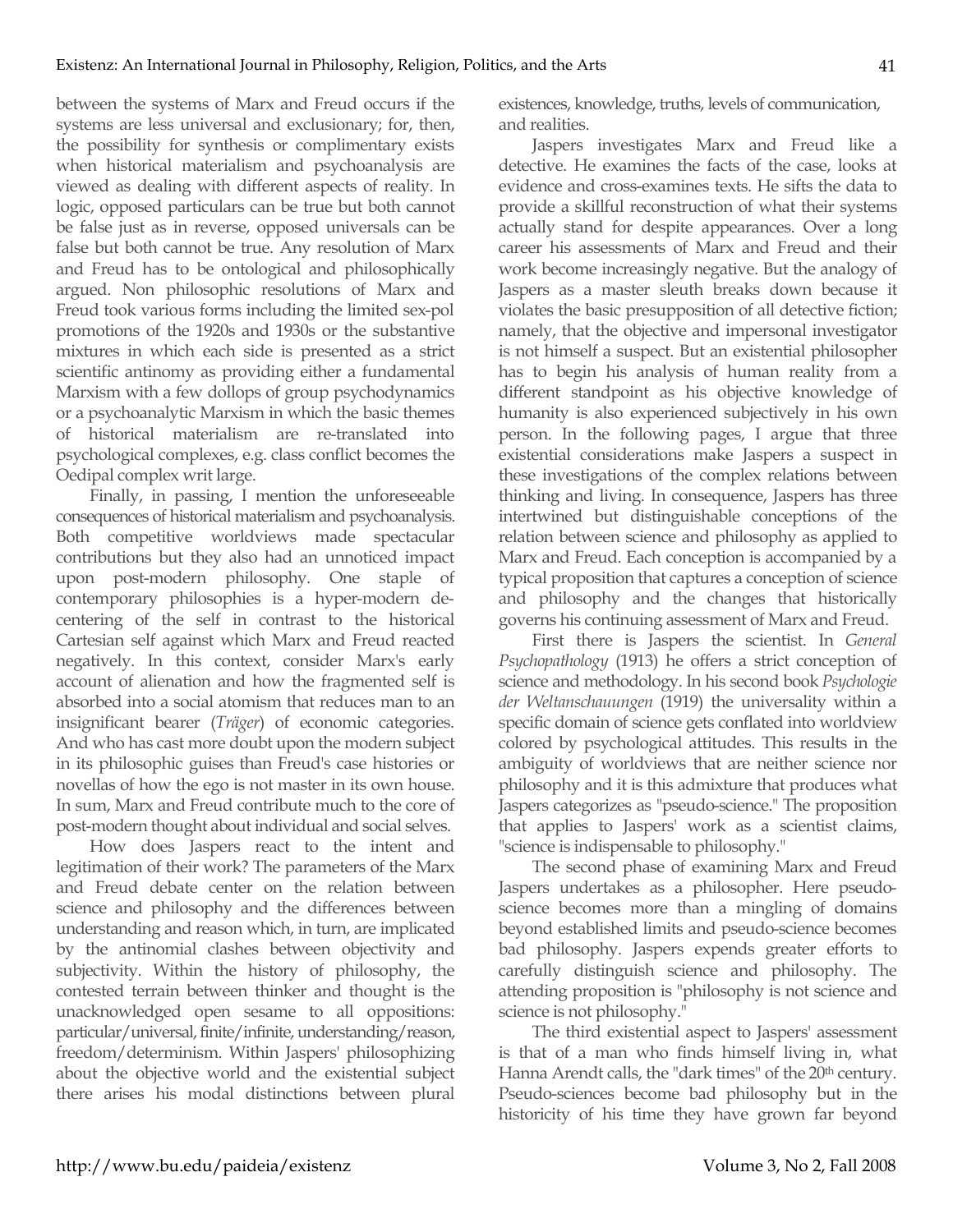epistemological or academic disputes into false and powerful philosophies of racism, Marxism and Psychoanalysis as totalitarian mass movements and new world orders that threaten to annihilate all manifestations of human spirit in the past three millennia. Here Jaspers concerns are reflected in lectures in which Marx and Freud are no longer examined as disputes over ranking science and philosophy but as concrete historicity of a struggle between truth and falsity itself. The proposition in this final phase is "philosophy is more and less than science." To grasp the impact life had on Jaspers, I add a point taken from his book, *The Origin and Goal of History*. He claims the sole historical novelty to appear since the axial period of 800 to 200 BCE has been modern science and its application in technology.4

In sum, Jaspers reaction to Marx and Freud as a scientist, a philosopher and as a historical individual in the 20<sup>th</sup> century accounts for his changing view of the relations between science and philosophy. He argues that cogent, compelling scientific knowledge can devolve into pseudo-sciences. Next he examines how pseudo-sciences become false philosophies. In the historicity of his time Jaspers shows how racism, Marxism and psychoanalysis mutate from pseudosciences and mistaken worldviews into the one true scientific philosophy under the illusion of identity. The false identity of philosophy and science are seductive illusions that threaten both humanity and the planet.

# **Jaspers as Scientist**

Karl Jaspers began his medical studies in 1902. Until his major work *Philosophy* appeared in 1932, his research and writings were in the fields of psychiatry and psychology. In practice, Jaspers searched for the most "rock like" scientific methodology. Medical research drew him to the pathic qualities of humans. Psychopathology deals with disease, brain localizations, genesis of neurosis from repressed unconscious were working hypotheses, originating from intuitions and ideas, and they "can become subjects of scientific psychopathology only to the extent to which quite specific methods that is, which make clinical, experimental or psychological approaches and tests possible."5

*General Psychopathology* became a standard medical school text throughout its many revisions over fifty years. It appeared in 1913, the same year as Freud's *Totem and Taboo*. Jaspers' work is suffused with a "methodological climate," because "we have to learn to know what we know and do not know, to know how and in what sense and within what limits we know something, by what means knowledge was gained and on what it was founded."6 In his philosophical autobiography, Jaspers confesses his eclecticism in the search for method. He borrowed from Husserl's phenomenological method and he used the notion of intentionality as a way of describing patient's inner experiences as phenomena of consciousness. He adopted Dilthey's descriptive and analytical psychological as *verstehende Psychologie* and mentions specifically that it already was being applied by Freud (*PKJ* 18).

In practice, "we have to be dualists" because the psyche does not have an object. The book is a *via negativa* of the limits of objective understanding. But in science the limit situations are methodological rather than philosophical. Each chapter examines what we know and catalogues the limits of such knowledge. Jaspers salts the book with a statement that becomes a life mantra, "man is always more than he knows, and can know, of himself" (*BPW* 7), and he closes the book by describing "man as a concrete enigma" (*GP* 750-756). But there are difficulties that extend beyond psychopathology. For example, we do not fully understand the connection between conscious and unconscious factors in areas of reflexes, of mechanisms and performances, of feelings and drives, and the causative role of genetics and heredity. Worse yet, a psychology of meaningful connections "begins and ends with consciousness<sup>17</sup> in citing both subjective testimony and descriptions of objective facts.

 $\overline{a}$ 

<sup>4</sup> Karl Jaspers, *The Origin and Goal of History*, transl. Michael Bullock (Westport, CT: Greenwood Press, 1978). Cf. also Karl Jaspers, *Basic Philosophical Writings*, eds. and transl. Edith Ehrlich, Leonard Ehrlich, and George B. Pepper (New Jersey: Humanities Press, 1994), see "Part Five, II Philosophy and History," pp. 381-395. [Henceforth cited as *BPW*]

<sup>5</sup> Kurt Kolle, "Karl Jaspers as Psychopathologist," in *PKJ*, p. 464.

<sup>6</sup> Karl Jaspers, *General Psychopathology*, 7th edition transl. J. Hoenig MD, DPM and Marion W. Hamilton, BA (Chicago: The University of Chicago Press, 1964). [Henceforth cited as *GP*]. Includes Prefaces to second and third editions, 1919 and 1922, p. xi). Also *BPW*, pp. 4-20.

<sup>7</sup> Part II "Meaningful Psychic Connections" (*Verstehende Psychologie*) in *GP* 301-313.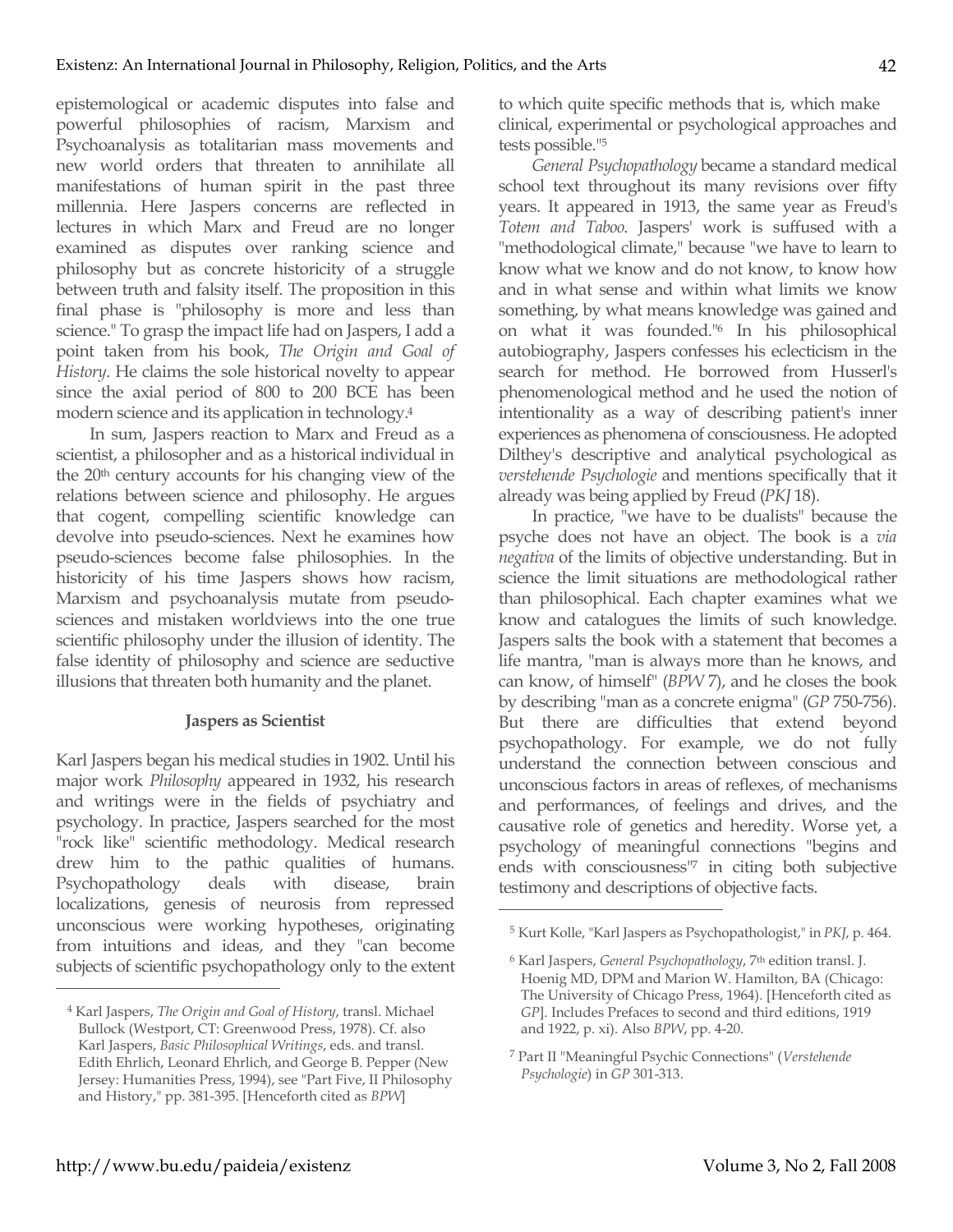In consequence, no mode of comprehension bridges the gap between meaningful interpretation and causal explanation. For example, a mental illness posits the existence of a ghost in the organism since there is no corresponding physical event in the brain that can be shown to cause the psychic disturbance. The notion of psychic causation is imprecise and the whole realm of psychophysical identity is so vague that the execution of a mental order to turn on the computer and write is a scientifically observable instance of "magic."

Simply put, Jaspers holds that scientifically we do not comprehend human reality and, in anticipation of Freud and Marx, there is no dialectical synthesis that can unify objective data to the experienced subjectivity of the self. Reflection illuminates the irreducible polarity between object and person. For natural sciences the universal and concrete limit situations like suffering, death, chance and guilt are unscientific and in consequence, "psychology cannot answer to what the individual really is" (*GP* 354). This is the significant reservation to Jaspers promotion of the complete validity of "methodological consciousness" as science that are objectively testable by the understanding and that produce the extraordinary breadth of technical knowledge.

Contrary to my view, Jaspers initially claims that Freud made genuine scientific contributions (*PKJ* 25). He credits Freud for helping him to clarify his own scientific viewpoint and specifically, reading Freud forced Jaspers to carefully distinguish both what science knows and what it does not know. In his autobiography, he characterizes Freud as a scholar he felt compelled to study but he also resisted Freud as someone who was "determined to effect something by way of our science that was not science at all."8 In retrospect he considered Freud's work as a reprehensible view against which Jaspers wished to assert and clarify his own view of history and of human beings. Jaspers admits that at this time his conception of philosophy was that it was prophetic and a substitute for religion.

In 1913, the year that *General Psychopathology* was published, Jaspers began his academic career as a lecturer in psychology then a part of the faculty of philosophy at Heidelberg. He published *Die Psychologie der Weltanschauungen* (1919). This work has implications for the assessment of Marx and Freud as worldviews mingle elements of both science and philosophy. He characterizes this book as his transition from *Verstehenpsychologie* to existentialist philosophy by "the demarcation of a scientific psychology and the methodological knowledge concerning its possibilities and limits" (*PKJ* 27). Jaspers defines the issue as follows:

The word *Weltanschauung*, worldview, has indefinitely varied meanings. Our view of the world seems to embrace it as a whole as it becomes an image; the act of viewing simultaneously denotes the way in which I view. There seems to be a possibility of several world images and several ways of looking at the world. It seems that there is one true way or the truth is a combination that links them all, or else there are several truths. If there were many mutually exclusive worldviews and all of them were true, the applicable truth concept would have to differ from what we mean by generally valid scientific truth.<sup>9</sup>

According to Young-Bruehl Jaspers extends the presence of the psychologist into the science of psychology.10 His psychological typology was derived from Aristotle's notion in the *De Anima* that the mind as a *capax omnium*, i.e. all things and ideas are presented first in consciousness. From this notion Jaspers, as a

 $\overline{a}$ 

<sup>8</sup> The chronological order of Marx and Freud is reversed because Jaspers' medical research drew him first to Freud. Kirkbright claims Jaspers viewed Freud as a competitor. Suzanne Kirkbright, *Karl Jaspers, A Biography, Navigations in Truth* (New Haven: Yale University Press, 2004), pp. 65-74. Marx is credited by Jaspers with scientific discoveries in history and sociology. Cf. Karl Jaspers, *The Great Philosophers*, Volume 4, transl. Edith and Leonard H. Ehrlich (New York: Harcourt Brace & Company, 1995), pp. 343-354.

<sup>9</sup> Karl Jaspers, *Philosophy*, 3 volumes, transl. E. B. Ashton (Chicago: University of Chicago Press, 1969-71, 1932). [Henceforth cited as *P* with volume number]. Cf. Vol. I, p. 151 for an alternative definition: "What is a worldview? Something whole and something universal. If, for instance, one is speaking of knowledge, it is not particular forms of knowledge in particular domains, but knowledge as a whole, or totality, as it manifests itself in values, forms of life, destiny, in the lived rank-order of values. Or, to state both in other words: when we speak of worldviews, then we mean ideas, the most final and the whole of man, both subjectively as experience, force, and reflection, and objectively as the objectively formed world." (*Psychologie der Weltanschauungen*, Berlin: Springer, 1922, p. 1) quoted in Tom Rockmore, "Jaspers, Weltanschauung, and the Idea of Philosophy," pp. 281-282, in Karl Jaspers, *On Philosophy of History and History of Philosophy*, eds. Joseph W. Koterski and Raymond J. Langley (New York: Humanity Books, 2003), pp. 279-294.

<sup>10</sup> Elizabeth Young-Bruehl, *Freedom and Karl Jaspers' Philosophy* (New Haven: Yale University Press, 1981) p. 132.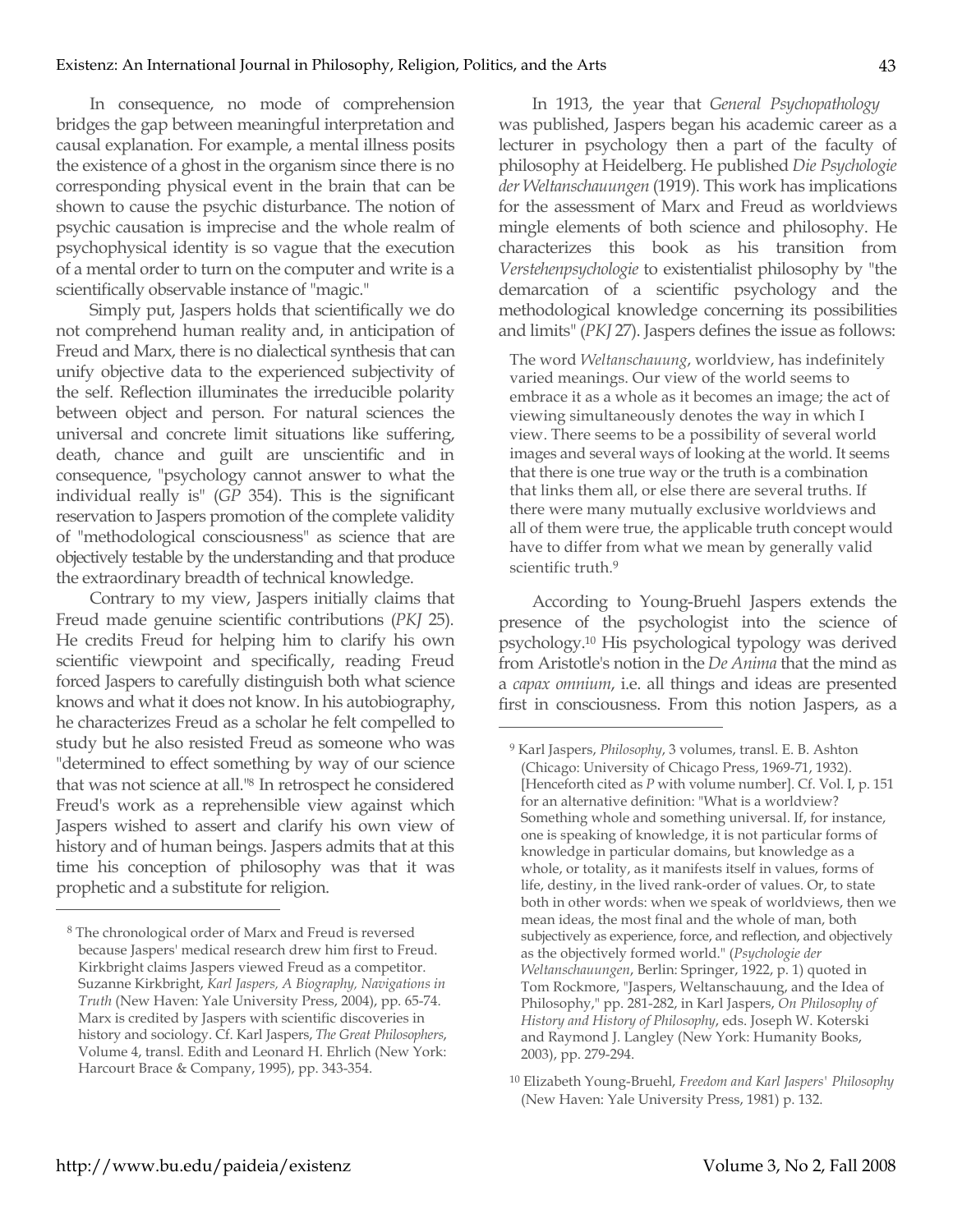psychologist, thought he could occupy himself "with everything it is possible to know" or understand in history or man (*PKJ* 24). Jaspers noted that all world views are simultaneously unified and sundered by the "manifold relations between subject and object" (Ludwig B. Lefebre, *PKJ* 489)." This ambiguity is fundamental as a world view can appear as an attitude—as when we say that someone is an idealist, or realist, materialist or romantic—or else a world view carries objective reference as totalizing world pictures (*Weltbild*). But how do we decide whether our psychological attitudes are read into nature or does nature itself dictate what we see? This crucial issue marked Jaspers struggle to demarcate "that type of psychology which one may call scientific psychology from that psychology which itself is already philosophy" (*PKJ* 25).

That is, the ambiguity between subjectivity and objectivity produces a plurality of worldviews. And this conflation of limited empirical sciences into total worldviews makes the work of Marx and Freud into plausible and mutually exclusive world pictures. Neither attitudes nor logical constructions constitute reality but their mixture offers a picture tour of human possibilities as world views represent "what is ultimate and complete in man, both subjectively as experience, power and conviction, and objectively as the formed world of objects" (Lefebre, *PKJ* 489). Jaspers took offense when a critic described this psychological typology as "a gallery of world views from which people were free to choose" (*PKJ* 27). Jaspers defended this typology of worldview not as some sort of pictures at an exhibition but as the largest possible realm in which "existentialist decisions occur which no thought, no system, no knowledge anticipates."11 Ultimately the difficulty with *The Psychology of World Views* was the lack of a clarified viewpoint since the book was not his psychological inquiry into the reality of worldviews but "the philosophic interest in the truth of various philosophic points of view" (*PKJ* 27).

For example, the ambiguity between a psychological phenomenology of worldviews (*verstehende Psychologie*) and existential philosophizing about the possibilities of human existence becomes evident in Jaspers analysis of how worldviews function as defenses against universal relativism. He chooses evocative terms like "shells" and "cages." Worldviews are plural frames or world pictures in the mental life of individuals that are experienced subjectively as objective processes in the objective world. A shell is "a petrified world view" that occurs when one's subjective way of experiencing the world is mistaken for the world as such by being made absolute (Lefebre, *PKJ* 491). The cages that result from shell building are selfprotective withdrawals and lead to fanaticism, or sophistry and in cases of psychosis to suicide. For Jaspers, these psychological responses are an untenable synthesis of objective and subjective factors wherein true particular aspects of existing in the world get conflated into wholes. Jaspers' philosophizing transcends this mistaken synthesis by describing ontological boundary situations of death, chance, suffering and guilt, which are both universal conditions for existence and inescapably experienced by every individual. In the last section of this book, Jaspers deals with "spiritual types" who respond variously to the boundary situations above in antinomial ways: defiance and surrender, rising and falling, diurnal law and nocturnal passion, the one and diversity.12

44

In sum, Jaspers as a scientist claims that science is indispensable for philosophy in a positive sense as denoting what and how we know and a negative sense of pointing out what we do not know. His conclusion is that science does not know and cannot know what a human being is. Neither general psychology nor worldviews capture the ontological dimensions of human beings. In his scientific work, Jaspers anticipates both Husserl and Heidegger in eliminating psychologizing and worldviews in favor of ontology.

#### **Jaspers as Philosopher**

In 1920 Jaspers began teaching philosophy at Heidelberg, Heinrich Rickert, the distinguished neo-Kantian, was the chairperson and he famously "claimed universal and compelling validity for scientific philosophy." Jaspers opposed Rickert in terms of his own conception of science as a "critical knowledge which knows about its limits." Jaspers, as a philosopher, was confronted with philosophy as an *Urwissenschaft* or

 $\overline{a}$ 

<sup>11</sup> Karl Jaspers, *Psychologie der Weltanschauungen* (Berlin: Springer, 1922) p. 14.

<sup>12</sup> Elizabeth Young-Bruehl, *Freedom and Karl Jaspers' Philosophy* (New Haven: Yale University Press, 1981) p. 136.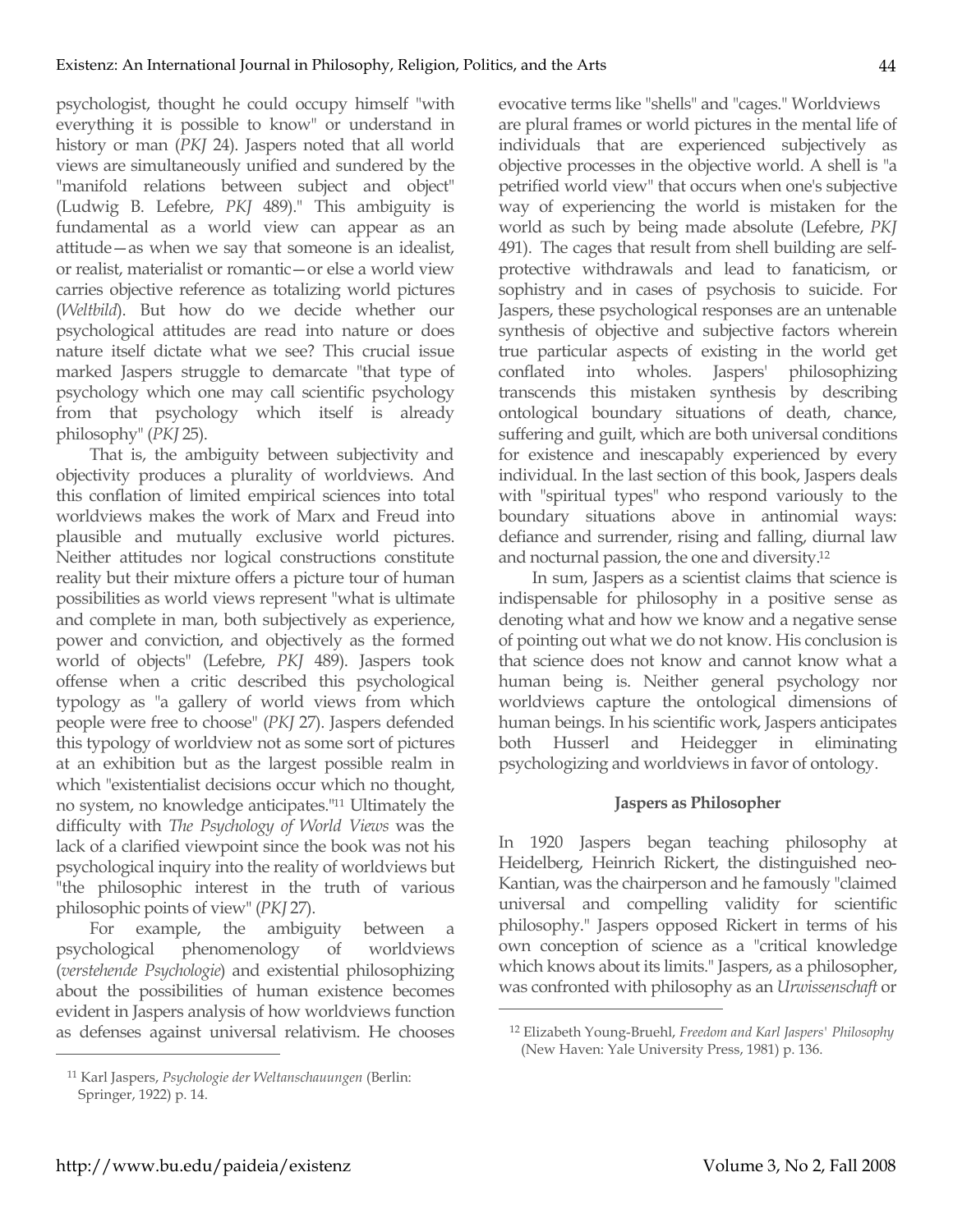first science. In response, he "developed an idea of philosophy as altogether different from science."13

 re-thinking appeared in the three volumes of *Philosophy* (1931), dealing respectively with "World Orientation," "Elucidation of Existenz," and "Metaphysics." An exposition of Jaspers' philosophy is beyond the scope of his reaction to Freud and Marx, but many pages carefully reconsider the relation of science to philosophy. This can be summarized briefly in the analysis of the proposition advanced by Jaspers as a philosopher: science is not philosophy and philosophy is not science.

### *Science Is Not Philosophy*

Cogent, methodological, compelling and universal knowledge characterizes science. He notes that methodical cognition provides compelling certainty that can be overthrown only by untruthfulness. And scientific knowledge is universally valid as comprehensible by all. Finally, its universality "encompasses everything that is real and thinkable."14 Hence, all questions of fact are objective determinations of scientific methods. Thus, without science there would be no cogent knowledge of the objective world.15 And conversely, if all reality is reducible to objective phenomena then either philosophy is science or it is nonsense.

# *Philosophy Is Not Science*

First, Jaspers' distinguishes between natural sciences and *Geisteswissenschaften*. The later is defined as a "capacity

 $\overline{a}$ 

that transcends what is cogently knowable" (*P1* 359). Philosophizing is a mental activity that transcends objectivity to grasp "Existenz in its singularity …a task that is always merely particular and never universal" or as the transcending "to what cannot be known but is present in Existenz" (*P1* 359). Roughly this is Jaspers' version of Kant's distinction between understanding and reason. Kant explained ideas of reason as the categories of the understanding extended beyond all possible verification. These totalizing ideas of world, self, freedom and theism are beyond all possible objectifications and as antinomies that formally posit and negate, (e.g., the world is either created or eternal) they cannot be resolved by either empirical verification or rational demonstration. So Jaspers is a neo-Kantian in his argument that philosophizing is a mental activity that goes beyond the objectivity of scientific cogency or the understanding that merely subsumes empirical data under categorical rules.

Second, philosophy is not science because the meaning and truth of objectivity is not itself a scientific object but an idea of reason. The point of science, as the urge to rationally unify all cognitions, transcends all standards of objective knowledge. The unity of science itself is not objective but rather a philosophical issue. As Jaspers says, "metaphysics makes for meaningful science and metaphysics has no place in science" (*P1* 161). Hence, questions concerning the meaning or limits of science, or the limits of objective world orientation, or the world in its totality, or the value of truth and the nature of reality can not be scientific objects of investigation (*P1* 161).

The decisive element in philosophizing is the relation between thinking subject and non-thinking object of thought. The ontological gap between thinker and thing is a substantial issue that separates philosophy from science. Jaspers repeatedly argues that both Marx and Freud failed to confront the metaphysical relation between reason and *Existenz* from our scientific understanding of natural objects in the world. The assumption of science is that the spatiality of all external existence from the cosmos to geography constitutes all reality without remainder. But says Jaspers "to know reality we must know the unreal" (*P1* 185). For example, mathematics, as the archetype of cogent knowledge, is a mental construction. Hence we must admit "beyond anything accessible in world orientation" the realms of "unobjectifiable historicity" and, beyond psychology, what I am as a subject. To Jaspers the philosopher, the

<sup>13</sup> *PKJ* 31. The arguments on world views in *Philosophy* I, pp. 251-261 later led Jaspers to contrast scienticism to philosophizing in *Der Philosophische Glaube*, translated as *The Perennial Scope of Philosophy*, (1948). What separates genuine from false philosophizing is faith and unbelief. "We call unbelief any attitude that asserts absolute immanence and denies transcencence" (p. 119). Three forms of unbelief are characterized as demonology (the urge toward nothingness), deification of man in the world, or intolerable nihilism; and these three forms are 20th century versions of anti-philosophy.

<sup>14</sup> Karl Jaspers, BPW 131; quote from Philosophical Faith and Revelation.

<sup>15</sup> Karl Jaspers, *Philosophy of Existence*, translation of *Existenzphilosophie* (1938), with an introduction by Richard F. Grabau (Philadelphia: University of Pennsylvania Press, 1972), introduction p. xi ff.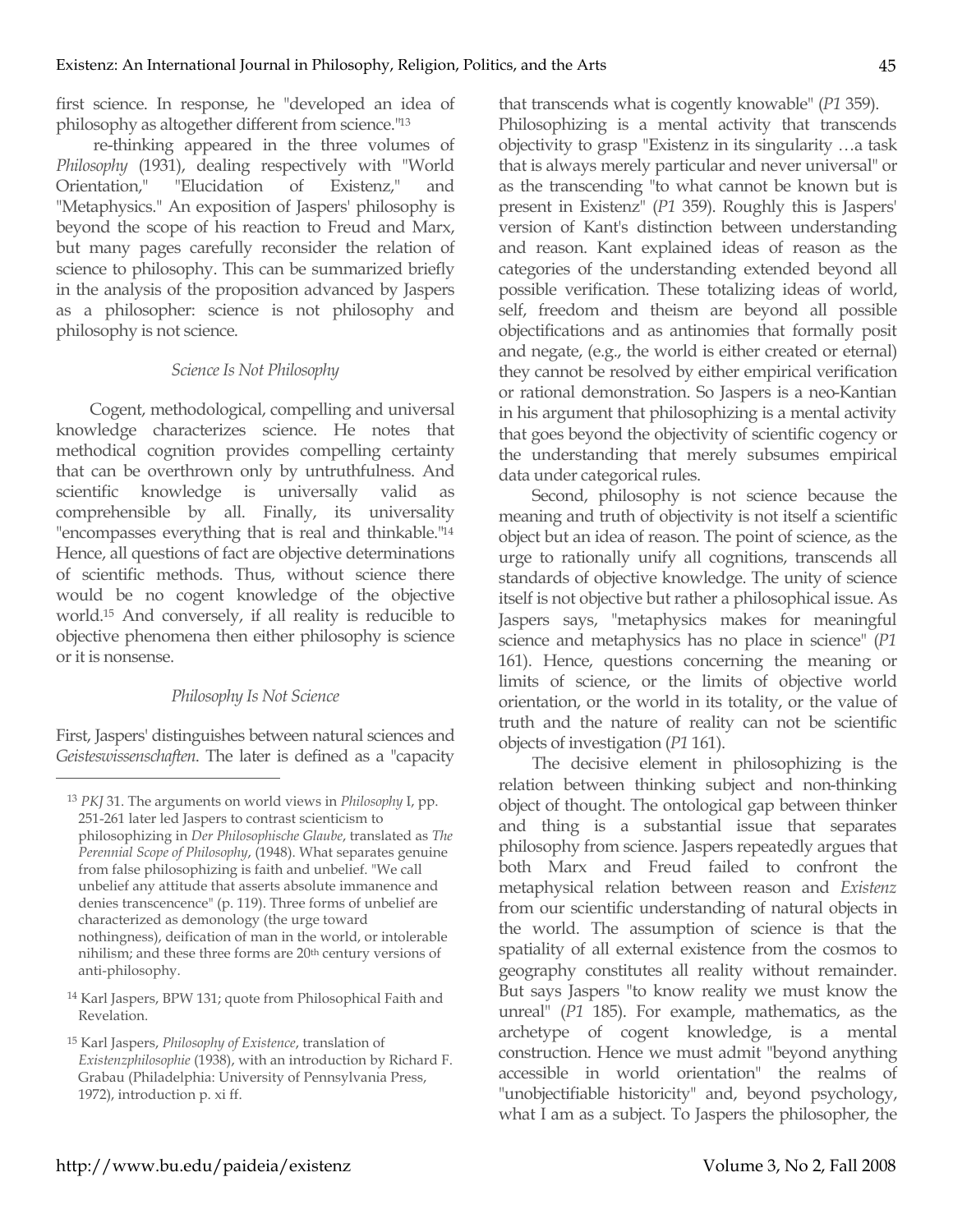confrontation between objectivity and subjectivity as nature and man yields the "fourfold reality: matter, life, soul, mind" both in the world and as worlds of their own.16 For philosophy both man and reality are more than we can know about them objectively (*P1* 187).

The three volumes of *Philosophy* exclude all historical or contemporary references. This material was dealt with in Jaspers 1932 book, *The Spiritual Situation of Our Time* (translated as *Man in the Modern Age*), especially in "Part IV–Our Present Concept of Human Existence," wherein Jaspers offers an exposition of Marxism, Psychoanalysis, and Racism as three empirical sciences conflated into universal and total explanations of man in the  $20<sup>th</sup>$  century.<sup>17</sup> Marxism, psychoanalysis and racism have caused the growing de-spiritualization of the historical situation of the age.18 Marxism, psychoanalysis and racism have caused the growing de-spiritualization of the historical situation of the age.

Jaspers also offered a lecture series at the University of Groningen, Holland, in 1935 that was published as *Reason and Existenz*. This book provides a condensed version of the larger work *Philosophy*. His first lecture "The origin of the contemporary philosophic situation" deals with Kierkegaard and Nietzsche. Here and elsewhere, Jaspers credits them as forerunners of existential philosophizing in striking contrast to this growing criticism of Freud and Marx as pseudo-scientists and false philosophers.19

 $\overline{a}$ 

### **Jaspers as Living Through Dark Times**

In 1921, the thirty-eight years old Karl Jaspers became a tenured professor of philosophy at Heidelberg. Over the next fifteen years he secured renown as a philosopher and scholar. In 1937, the Nazi government named Jaspers "an enemy of the State." Dismissed from his professorship, Jaspers was prohibited from publishing because his wife, Gertrude, was Jewish. Various attempts to emigrate or invitations to teach in England, France and Switzerland failed, in part because his wife was denied an exit visa. They spent eight years from 1937-1945 living in internal exile. Journal entries from this time painfully confess his growing fear for their lives and he considers the possibility of joint suicide rather than deportation to the death camps.<sup>20</sup>

Reinstated to his professorship by the allies in 1945, Jaspers wrote *The Question of German Guilt* (1946). The book was a philosophic meditation of the existential and moral guilt shared between the German people and the State. In the next fifteen years several books appeared based on lecture series or selections from his major late work *Von Der Wahrheit* (1947). These books dealt with the clashes between the totalitarian movements of fascism and communism as well as the impact of global capitalism. The history of the 20<sup>th</sup> century bears witness to two world wars that brought about mass murder and death tolls on an unprecedented scale and closed with the sustained threat of atomic annihilation.

In Jaspers' writings from this period the mistakes and misinterpretations of Marx and Freud goes far beyond academic debates about science and philosophy as intellectual pathways that lead from valid to pseudo-sciences and to worldviews into totalitarian mass movements that threaten civilization. For Jaspers this profound shift between thinking of Marx and Freud as transgressing the limits of scientific understanding and objectivity to Marxism and psychoanalysis as life threatening and catastrophic forms of anti-reason and anti-philosophy. Their systems generated illusionary philosophies founded on tragic faithlessness in human and historical possibilities.

Reason extends beyond the boundaries of scientific cogency and science denies real transcendence beyond mere phenomena and this double blindness creates pseudo-sciences masquerading as philosophy. False

<sup>16</sup> *P1* 367. Much more is said about the ontological leaps between the four realms of being and the relations between the world and man as objective phenomena grasped by understanding and science and as objects of reason and ontology. The two dangers of conflating science with philosophizing are "the danger of naturalization" ("critically limited by an awareness of the relativity of its point of view"), and "dogmatic passion," derived from existential appropriation beyond objectively cogent facts.

<sup>17</sup> Karl Jaspers, *Die geistige Situation der Zeit* (1931), translated by Eden and Cedar Paul as *Man In The Modern Age* (Garden City, NY: Double Day Anchor Books, 1957). [Henceforth cited as *MMA*]

<sup>18</sup> Cf. Walter Kaufman, "Jaspers' Relation to Nietzsche" in *PKJ* 429 where he rebukes Jaspers for misinterpreting Freud in claiming that psychoanalysis tries "to return (man) back to nature that no longer requires him to be a man."

<sup>19</sup> Karl Jaspers, *Reason and Existenz*, Five Lectures. A translation of *Vernuft und Existenz* (1935), with Introduction by William Earle, Afterword by Pol Vandevelde (Milwaukee: Marquette University Press, 1969).

<sup>20</sup> Cf. Jaspers, selections from "Journals" in *BPW*.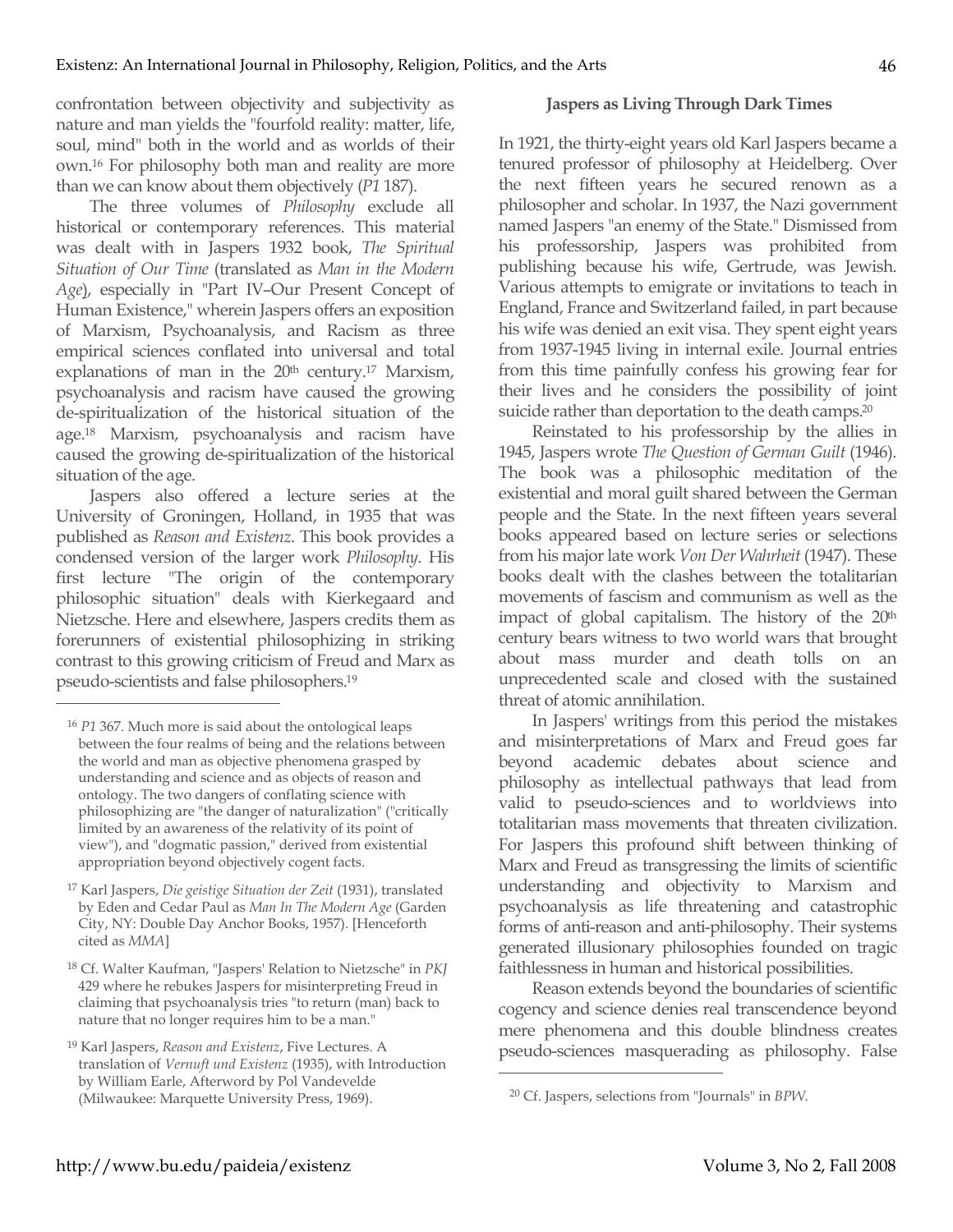philosophy is bad philosophy because it uses reason against itself. Total knowledge and total planning leads to the destruction of societies and their replacement by mechanized orders regulated by coercion through terror or a mass psychology that reduces man's selfimage into a dispirited and demoralized sub humanity. What has been lost in contemporary thought about humanity and history cannot be demonstrated or observed objectively. This anti-reason and antiphilosophy argues against philosophizing out of reason and *Existenz* as "that which man can be when he becomes himself. It is the possibility of human existence, and it is by means of Reason."21 The faithlessness of our time of anti-reason and anti-philosophy can overcome in two ways. First, we acquire scientific methods "that sees the untruth of total knowledge and pseudo-mythical objectifications and positively proves the foundation for all truthfulness; and secondly by taking a leap into the imageless, unobjectifiable, self-impelling source of our self, which is reason."

### **Conclusion**

We are both subjects and objects to ourselves and to others in our complex relations to the nature and civilization. Marx analyzed external objective socioeconomic realities of labor and capital. Freud concentrated on the internal subjective reactions of human drives and emotions. Their revolutionary approach was the positing of an unconscious as a noncognitive blindness to the real causes of individual and collective behavior. The failure of historical materialism and psychoanalysis was to betray the undeniable realities of objective and subjective being for an abstract, necessary and determined total system. The systems of Marxism and Freudianism were diverted into perversions of reason in the name of universal science.

Jaspers claims that Marx and Freud made original scientific contribution to socio-economics and psychopathology. They subordinated the contestation between objectivity and subjectivity to a metaphysical unified theory of man and the world. They absolutized valid scientific knowledge within specific domains into false worldviews of the one true economic cause or the one true desire as the mutually exclusive, determinate

causes of human reality. Explanation of hard sciences from genetics to quantum mechanics depends upon over-determinism by multiple causes yielding statistical probabilities subject to uncertainty, chance and our lack of knowledge about the nature and cognition. Marx and Freud are better thinkers than their systems imply because they fell into theoretical temptation of proclaiming the necessary determination of all phenomena. Historical determinism and psychoanalysis were perverted by the identification of universal science as philosophy.

Jaspers evaluation of Marx and Freud changed over the course of a long life and career as a scientist, a philosopher and as a European living amidst the totalitarian struggles and two world wars. His estimates of Marx and Freud were filtered through a progression of propositions governing the relations between science and philosophy. Changes in propositional content may appear as a sort of dialectical progression but each proposition stands as an independent argument. In his work as a scientist, Jaspers recognizes that science is indispensable to philosophy. Scientific knowing sets the standards for grasping objective facts and evaluating them. In terms of epistemology, science offers universal, objective criteria for distinguishing what we know and how we know it from what we do not know. In his work as a philosopher, Jaspers recognizes that science is not philosophy and philosophy is not science. Questions about the extent, limits and validity of scientific knowledge are ontological issues and the concerns of philosophy transcend objectivity. The final synthesis of these contrary but not contradictory explanations is expressed in the proposition that "philosophy is both, more and less than science."

The "both more and less" of philosophy in relation to science captures Jaspers' mature ontology which he terms "periechontology." He remains faithful to the reality that we are both subject and object. Methodologically the sciences proceed dualistically separating our cogent, objective knowledge from our unique subjective experience. But the shift from either/or to both/and becomes possible because the divisions of object and subject are different aspects of being. Objective scientific knowledge refers to the realm of world orientation that includes all natural science and social sciences, as well as economics and psychology that consider human beings as objects. Philosophizing, as thinking, as action and lived experience, transcends objectivity and strives for the illumination of *Existenz* in

<sup>21</sup> Karl Jaspers, Vernuft und Widervernunft in unserer Zeit (1950), transl. Stanley Godman, Reason and Anti-Reason in Our Time, The Struggle for Man's Mind (New Haven: Yale University Press, 1952), p. 37.